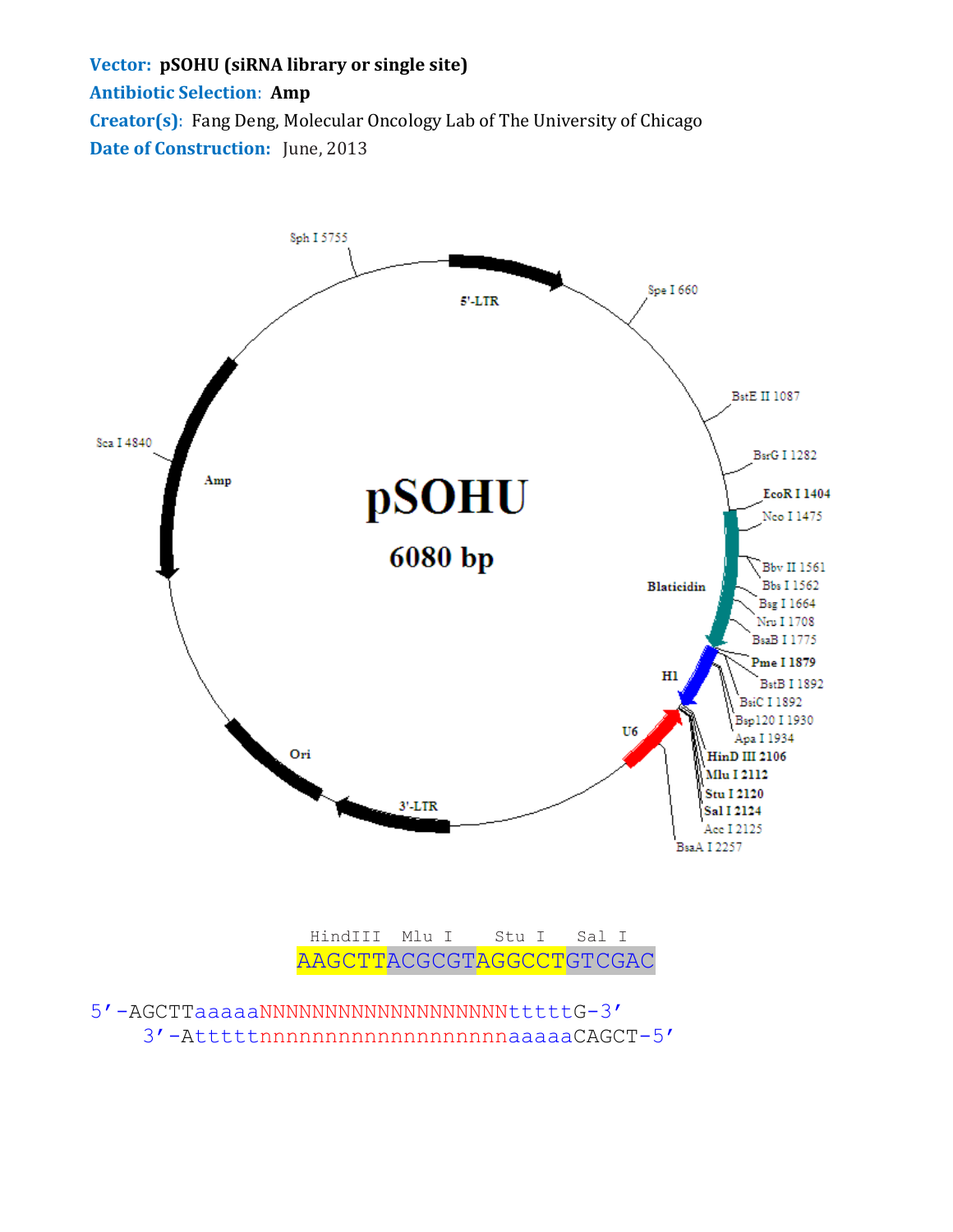## **pSOHU Full-Length Sequence**

| <u>TGAAAGACCCCACCTGTAGGTTTGGCAAGCTAGCTTAAGTAACGCCATTTTGCAAGGCATGGAAAATACATAACTGAGAATAGAGAAGTTA</u>                                                           |
|--------------------------------------------------------------------------------------------------------------------------------------------------------------|
| GATCAAGGTTAGGAACAGAGAGACAGCAGAATATGGGCCAAACAGGATATCTGTGGTAAGCAGTTCCTCCCCGGCTCAGGGCCAAGAACAG                                                                  |
| ATGGTCCCCAGATGCGGTCCCGCCCTCAGCAGTTTCTAGAGAACCATCAGATGTTTCCAGGGTGCCCCAAGGACCTGAAATGACCCTGTGC                                                                  |
| ${\tt CTTATTTGAACTAACCAATCAGTTCGCTTCTCGGCTTCTGCTTCGCGCGTTCTGCCCCGAGCTCAATAAAAGAGCCCCACAACCCCTCACTTCTGCTGCTTCTGCTGCTTCTGCTTCCCAGCTCAATAAAAGAGCCCACACCCCTCACT$ |
| CGGCGCGCCAGTCCTCCGATAGACTGCGTCGCCCGGGTACCCGTATTCCCAATAAAGCCTCTTGCTGTTTGCATCCGAATCGTGGACTCGC                                                                  |
| TGATCCTTGGGAGGGTCTCCTCAGATTGATTGACTGCCCACCTCGGGGGTCTTTCATTTGGAGGTTCCACCGAGATTTGGAGACCCCTGCC                                                                  |
|                                                                                                                                                              |
|                                                                                                                                                              |
| AATGTTTGCGCCTGCGTCTGTACTAGTTAGCTAACTAGCTCTGTATCTGGCGGACCCGTGGTGGAACTGACGAGTTCTGAACACCCGGCCG                                                                  |
| CAACCCTGGGAGACGTCCCAGGGACTTTGGGGGCCGTTTTTGTGGCCCGACCTGAGGAAGGGAGTCGATGTGGAATCCGACCCCGTCAGGA                                                                  |
| TATGTGGTTCTGGTAGGAGACGAGAACCTAAAACAGTTCCCGCCTCCGTCTGAATTTTTGCTTTCGGTTTGGAACCGAAGCCGCGCGTCTT                                                                  |
|                                                                                                                                                              |
| TCCCTTAAGTTTGACCTTAGGTCACTGGAAAGATGTCGAGCGGATCGCTCACAACCAGTCGGTAGATGTCAAGAAGAGCGTTGGGTTACC                                                                   |
| TTCTGCTCTGCAGAATGGCCAACCTTTAACGTCGGATGGCCGCGAGACGGCACCTTTAACCGAGACCTCATCACCCAGGTTAAGATCAAGG                                                                  |
|                                                                                                                                                              |
| GCCCTTTGTACACCCTAAGCCTCCGCCTCCTCTTCCTCCATCCGCCCCGTCTCTCCCCCTTGAACCTCCTCGTTCGACCCCGCCTCGATCC                                                                  |
| TCCCTTTATCCAGCCCTCACTCCTTCTCTAGGCGCCGGAATTCTGTTGACAATTAATCATCGGCATAGTATATCGGCATAGTATATACGA                                                                   |
|                                                                                                                                                              |
| CAAGGTGAGGAACTAAACCATGGCCAAGCCTTTGTCTCAAGAAGAATCCACCCTCATTGAAAGAGCAACGGCTACAATCAACAGCATCCCC                                                                  |
|                                                                                                                                                              |
|                                                                                                                                                              |
|                                                                                                                                                              |
| CAGTTGGGATTCGTGAATTGCTGCCCTCTGGTTATGTGTGGGAGGGCTAAGtttaaacagcttaattcgaacgctgacgtcatcaac                                                                      |
| ccgctccaaggaatcgcgggcccagtgtcactaggcgggaacacccagcgcgcgtgcgccctggcaggaagatggctgtgagggacagggg                                                                  |
| agtggcgccctgcaatatttgcatgtcgctatgtgttctgggaaatcaccataaacgtgaaatgtctttggatttgggaatcttataagtt                                                                  |
|                                                                                                                                                              |
| ctgtatgagacAAGCTTACGCGTAGGCCTGTCGACctttccacaagatatataaagccaagaaatcgaaatactttcaagttacqgtaagc                                                                  |
| atatgatagteeattttaaaaeataattttaaaaetgeaaaetaeeeaagaaattattaetttetaegteaegtattttgtaetaatatet                                                                  |
| ttgtgtttacagtcaaattaattctaattatctctctaacagccttgtatcgtatatgcaaatatgaaggaatcatgggaaataggccctc                                                                  |
| ttcctgcccgaccttggatcattaaCGATAAAATAAAAGATTTTATTTAGTCTCCAGAAAAAGGGGGGAATGAAAGACCCCACCTGTAGGT                                                                  |
| TTGGCAAGCTAGCTTAAGTAACGCCATTTTGCAAGGCATGGAAAATACATAACTGAGAATAGAGAAGTTCAGATCAAGGTTAGGAACAGAG                                                                  |
| AGACAGCAGAATATGGGCCAAACAGGATATCTGTGGTAAGCAGTTCCTGCCCCGGCTCAGGGCCAAGAACAGATGGTCCCCAGATGCGGTC                                                                  |
| CCGCCCTCAGCAGTTTCTAGAGAACCATCAGATGTTTCCAGGGTGCCCCAAGGACCTGAAATGACCCTGTGCCTTATTTGAACTAACCAAT                                                                  |
|                                                                                                                                                              |
| TAGACTGCGTCGCCCGGGTACCCGTGTATCCAATAAACCCTCTTGCAGTTGCATCCGACTTGTGGTCTCGCTGTTCCTTGGGAGGGTCTCC                                                                  |
|                                                                                                                                                              |
| TCTGAGTGATTGACTACCCGTCAGCGGGGGTCTTTCATGGGTAACAGTTTCTTGAAGTTGGAGAACAACATTCTGAGGGTAGGAGTCGAAT                                                                  |
| ATTAAGTAATCCTGACTCAATTAGCCACTGTTTTGAATCCACATACTCCAATACTCCTGAAATAGTTCATTATGGACAGCGCAGAAGAGCT                                                                  |
| GGGGAGAATTAATTCGTAATCATGGTCATAGCTGTTTCCTGTGTGAAATTGTTATCCGCTCACAATTCCACACAACATACGAGCCGGAAGC                                                                  |
| ATAAAGTGTAAAGCCTGGGGTGCCTAATGAGTGAGCTAACTCACATTAATTGCGTTGCGCTCACTGCCCGTTTCCAGTCGGGAAACCTGT                                                                   |
| CGTGCCAGCTGCATTAATGAATCGGCCAACGCGCGGGGAGAGGCGGTTTGCGTATTGGGCGCTCTTCCGCTTCCTCGCTCACTGACTCGCT                                                                  |
|                                                                                                                                                              |
| AACATGTGAGCAAAAGGCCAGCAAAAGGCCAGGAACCGTAAAAAGGCCGCGTTGCTGGCGTTTTTCCATAGGCTCCGCCCCCTGACGAGC                                                                   |
| ATCACAAAAATCGACGCTCAAGTCAGAGGTGGCGAAACCCGACAGGACTATAAAGATACCAGGCGTTTCCCCCTGGAAGCTCCCTCGTGCG                                                                  |
| CTCTCCTGTTCCGACCCTGCCGCTTACCGGATACCTGTCCGCCTTTCTCCCTTCGGGAAGCGTGGCGCTTTCTCATAGCTCACGCTGTAGG                                                                  |
| TATCTCAGTTCGGTGTAGGTCGTTCGCTCCAAGCTGGGCTGTGTGCACGAACCCCCCGTTCAGCCCGACCGCTGCGCCTTATCCGGTAACT                                                                  |
|                                                                                                                                                              |
| ATCGTCTTGAGTCCAACCCGGTAAGACACGACTTATCGCCACTGGCAGCAGCCACTGGTAACAGGATTAGCAGAGCGAGGTATGTAGGCGG                                                                  |
|                                                                                                                                                              |
| TGCTACAGAGTTCTTGAAGTGGTGGCCTAACTACGGCTACACTAGAAGGACAGTATTTGGTATCTGCGCTCTGCTGAAGCCAGTTACCTTC                                                                  |
|                                                                                                                                                              |
| AAAAAGGATCTCAAGAAGATCCTTTGATCTTTTCTACGGGGTCTGACGCTCAGTGGAACGAAAACTCACGTTAAGGGATTTTGGTCATGAG                                                                  |
|                                                                                                                                                              |
| AGTTACCAATGCTTAATCAGTGAGGCACCTATCTCAGCGATCTGTCTATTTCGTTCATCCATAGTTGCCTGACTCCCCGTCGTGTAGATAA                                                                  |
|                                                                                                                                                              |
| CTACGATACGGGAGGCCTTACCATCTGGCCCCAGTGCTGCAATGATACCGCGAGACCCACGCTCACCGGCTCCAGATTTATCAGCAATAAA                                                                  |
|                                                                                                                                                              |
|                                                                                                                                                              |
| GCTCCGGTTCCCAACGATCAAGGCGAGTTACATGATCCCCCATGTTGTGCAAAAAAGCGGTTAGCTCCTTCGGTCCTCCGATCGTTGTCAG                                                                  |
| AAGTAAGTTGGCCCGCAGTGTTATCACTCATGGTTATGGCAGCACTGCATAATTCTCTTACTGTCATGCCATCCGTAAGATGCTTTTCTGTG                                                                 |
| ACTGGTGAGTACTCAACCAAGTCATTCTGAGAATAGTGTATGCGGCGACCGAGTTGCTCTTGCCCGGCGTCAATACGGGATAATACCGCGC                                                                  |
| CACATAGCAGAACTTTAAAAGTGCTCATCATTGGAAAACGTTCTTCGGGGCCGAAAACTCTCAAGGATCTTACCGCTGTTGAGATCCAGTTC                                                                 |
| GATGTAACCCACTCGTGCACCCAACTGATCTTCAGCATCTTTTACTTTCACCAGCGTTTCTGGGTGAGCAAAAACAGGAAGGCAAAATGCC                                                                  |
| GCAAAAAAGGGAATAAGGGCGACACGGAAATGTTGAATACTCATACTCTTCCTTTTTCAATATTATTGAAGCATTTATCAGGGTTATTGTC                                                                  |
|                                                                                                                                                              |
| TCATGAGCGGATACATATTTGAATGTATTTAGAAAAATAAACAAATAGGGGTTCCGCGCACATTTCCCCGAAAAGTGCCACCTGACGTCTA                                                                  |
| AGAAACCATTATTATCATGACATTAACCTATAAAAATAGGCGTATCACGAGGCCCTTTCGTCTCGCGCGTTTCGGTGATGACGGTGAAAAC                                                                  |
| CTCTGACACATGCAGCTCCCGGAGACGGTCACAGCTTGTCTGTAAGCGGATGCCGGGAGCAGACAAGCCCGTCAGGGCGCGTCAGCGGGTG                                                                  |
| TTGGCGGGTGTCGGGGCTGGCTTAACTATGCGGCATCAGAGCAGATTGTACTGAGAGTGCACCATATGCGGTGTGAAATACCGCACAGATG                                                                  |
| CGTAAGGAGAAAATACCGCATCAGGCGCCATTCGCCATTCAGGCTGCGCAACTGTTGGGAAGGGCGATCGGTGCGGCCTCTTCGCTATTA                                                                   |
| CGCCAGCTGGCGAAAGGGGGATGTGCTGCAAGGCGATTAAGTTGGGTAACGCCAGGGTTTTCCCAGTCACGACGTTGTAAAACGACGGCGC                                                                  |
| AAGGAATGGTGCATGCAAGGAGATGGCGCCCAACAGTCCCCCGGCCACGGGCCTGCCACCATACCCACGCCGAAACAAGCGCTCATGAGC                                                                   |
| CCGAAGTGGCGAGCCCGATCTTCCCCATCGGTGATGTCGGCGATATAGGCGCCAGCAACCGCACCTGTGGCGCCGGTGATGCCGGCCACGA                                                                  |
| TGCGTCCGGCGTAGAGGCGATTAGTCCAATTTGTTAAAGACAGGATATCAGTGGTCCAGGCTCTAGTTTTGACTCAACAATATCACCAGCT                                                                  |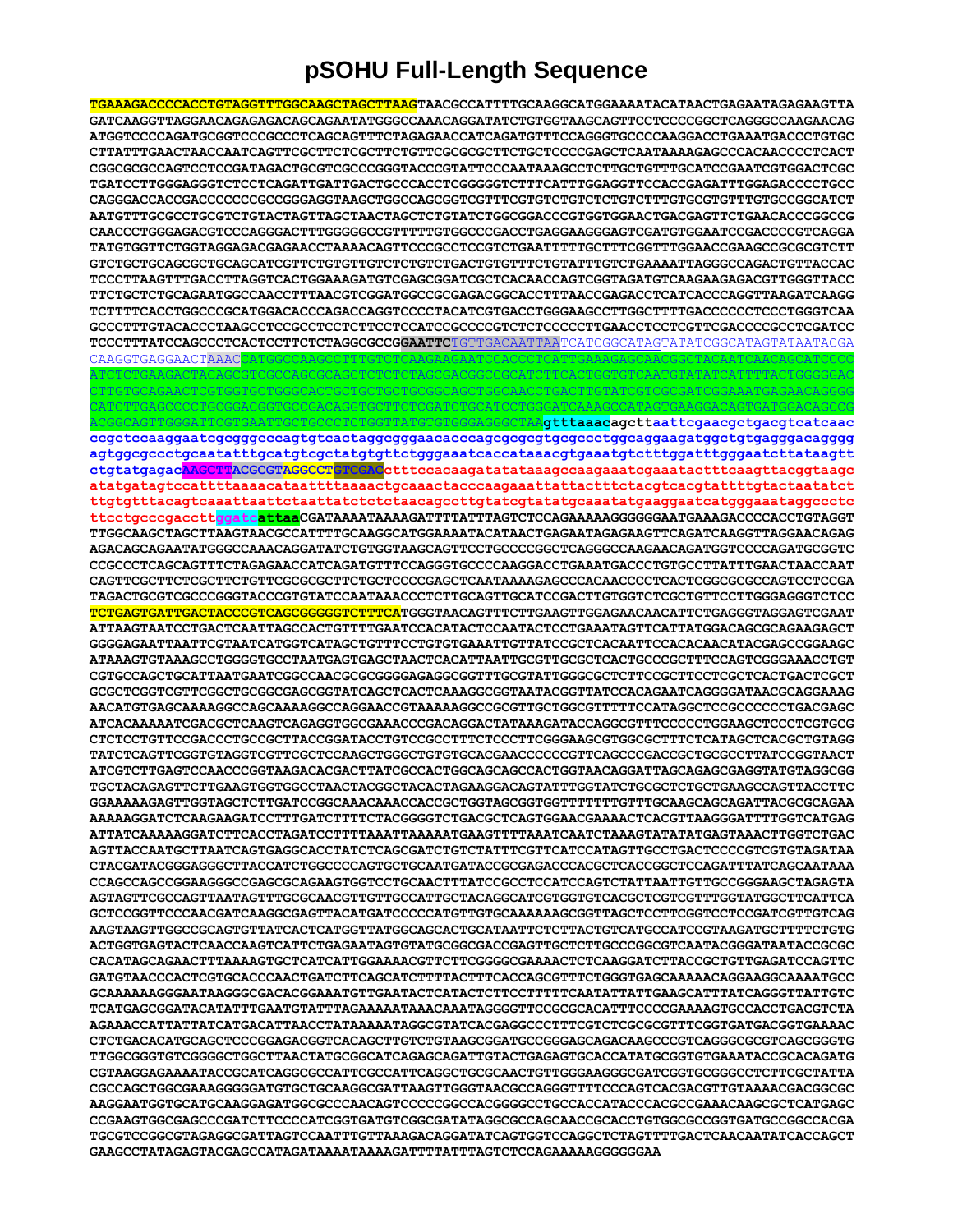## **Unique enzymes in pSOHU:**

| Spe I                        |            | A`CTAG, T            |              | 660          |                                         |                          |             | 2633         | 2688         | 4498         | 4720         |
|------------------------------|------------|----------------------|--------------|--------------|-----------------------------------------|--------------------------|-------------|--------------|--------------|--------------|--------------|
| BstE II                      |            | $G$ $G$ TNAC, $C$    |              | 1087         |                                         |                          |             | 5975         |              |              |              |
| BsrG I                       |            | $T$ $GTAC$ , $A$     |              | 1282         |                                         | Ban I                    | (14)        | 244<br>1751  | 401<br>2007  | 1142<br>2678 | 1397<br>2835 |
| EcoR I                       |            | G`AATT, C            |              | 1404         |                                         |                          |             | 3201         | 4308         | 5582         | 5765         |
|                              |            |                      |              |              |                                         |                          |             | 5879         | 5900         |              |              |
| Nco I                        |            | $C$ $CATG$ , $G$     |              | 1475         |                                         | Ban II                   | (8)         | 338          | 351          | 1741         | 1934         |
| Bbv II                       |            | GAAGAC 7/11          |              | 1561         |                                         |                          |             | 2772         | 2785         | 5832         | 5846         |
| Bbs I                        |            | GAAGAC 8/12          |              | 1562         |                                         | Bbe I                    | (6)         | 1401         | 2011         | 5586         | 5769         |
| Bsg I                        |            | GTGCAG 22/20         |              | 1664         |                                         |                          |             | 5883         | 5904         |              |              |
| Nru I                        |            | <b>TCG   CGA</b>     |              | 1708         |                                         | Bbs I<br>Bbv I           | (1)<br>(9)  | 1562<br>931  | 939          | 1588         | 1693         |
| BsaB I                       |            | <b>GATNN   NNATC</b> |              | 1775         |                                         |                          |             | 3886         | 3889         | 4095         | 4789         |
|                              |            |                      |              |              |                                         |                          |             | 5400         |              |              |              |
| Pme I                        |            | CTTT   AAAC          |              | 1879         |                                         | Bbv II                   | (1)         | 1561         |              |              |              |
| BsiC I                       |            | <b>TT`CG, AA</b>     |              | 1892         |                                         | Bcn I                    | (14)        | 164          | 399          | 400          | 571          |
| BstB I                       |            | <b>TT`CG, AA</b>     |              | 1892         |                                         |                          |             | 724          | 2598         | 2833         | 2834         |
| Bsp120 I                     |            | $G$ $GGCC$ , $C$     |              | 1930         |                                         |                          |             | 3848         | 4544         | 4895         | 5396         |
| Apa I                        |            | G, GGCC `C           |              | 1934         |                                         |                          |             | 5431         | 5782         |              | 673          |
| HinD III                     |            |                      |              |              |                                         | Bfa I                    | (13)        | 31<br>1394   | 219<br>1586  | 661<br>1943  | 2463         |
|                              |            | A`AGCT,T             |              | 2106         |                                         |                          |             | 2653         | 3962         | 4215         | 4550         |
| Mlu I                        |            | $A$ `CGCG, $T$       |              | 2112         |                                         |                          |             | 5985         |              |              |              |
| Stu I                        |            | AGG   CCT            |              | 2120         |                                         | Bgl I                    | (2)         | 4480         | 5598         |              |              |
| Sal I                        |            | $G$ `TCGA, C         |              | 2124         |                                         | Bpm I                    | (3)         | 2400         | 4430         | 6048         |              |
| Acc I                        |            | GT `MK, AC           |              | 2125         |                                         | Bsa I                    | (6)         | 476          | 530          | 1149         | 2888         |
| BsaA I                       |            | YAC   GTR            |              | 2257         |                                         | BsaA I                   |             | 2909<br>2257 | 4421         |              |              |
|                              |            | <b>AGT   ACT</b>     |              |              |                                         | BsaB I                   | (1)<br>(1)  | 1775         |              |              |              |
| Sca I                        |            |                      |              | 4840         |                                         | BsaH I                   | (10)        | 742          | 1398         | 1902         | 2008         |
| Sph I                        |            | $G$ , $CATG$ $C$     |              | 5755         |                                         |                          |             | 4897         | 5279         | 5583         | 5766         |
| Number of enzymes $= 23$     |            |                      |              |              |                                         |                          |             | 5880         | 5901         |              |              |
|                              |            |                      |              |              |                                         | BsaJ I                   | (32)        | 161          | 240          | 250          | 397          |
|                              |            |                      |              |              | The following enzymes do not cut pSOHU: |                          |             | 461          | 497          | 546          | 547          |
|                              |            |                      |              |              |                                         |                          |             | 694          | 733          | 734          | 746          |
|                              |            |                      |              |              |                                         |                          |             | 747<br>1265  | 1167<br>1266 | 1236<br>1475 | 1245<br>1780 |
| Age I                        |            | Avr II               |              | BamH I       | Bcl I                                   |                          |             | 1918         | 1971         | 2595         | 2674         |
| Bgl II                       |            |                      |              |              |                                         |                          |             | 2684         | 2831         | 2894         | 3196         |
| Blp I                        |            | BsiW I               |              | Bsm I        | Bsp1286 I                               |                          |             | 3617         | 5701         | 5779         | 5785         |
| BspM I                       |            |                      |              |              |                                         | <b>BsaW I</b>            | (3)         | 3673         | 3820         | 4651         |              |
|                              |            |                      |              |              |                                         | <b>BseR I</b>            | (4)         | 464          | 1293         | 1332         | 2897         |
| BspM II                      |            | Bst1107 I            |              | BstX I       | Cla I                                   | Bsg I                    | (1)         | 1664         |              |              |              |
| Dra III                      |            |                      |              |              |                                         | BsiC I<br><b>BsiE I</b>  | (1)         | 1892         | 727          | 1596         | 1712         |
| Eco72 I                      |            | Esp I                |              | Fse I        | Hpa I                                   |                          | (9)         | 592<br>3373  | 3807         | 4730         | 4879         |
| Mun I                        |            |                      |              |              |                                         |                          |             | 5626         |              |              |              |
| Not I                        |            | Nsi I                |              | PaeR7 I      | PflM I                                  | <b>BsiHKA I</b>          | (6)         | 338          | 2772         | 3785         | 4946         |
| Pml I                        |            |                      |              |              |                                         |                          |             | 5031         | 5528         |              |              |
|                              |            |                      |              |              |                                         | BsmA I                   | (22)        | 107          | 475          | 531          | 609          |
| Rsr II                       |            | Sac II               |              | Sfi I        | SnaB I                                  |                          |             | 734          | 832          | 949          | 1073         |
|                              |            |                      |              |              |                                         |                          |             |              |              |              |              |
| Spl I                        |            |                      |              |              |                                         |                          |             | 1132         | 1150         | 1328         | 1495         |
|                              |            |                      |              |              |                                         |                          |             | 2096         | 2417         | 2540         | 2887         |
|                              |            |                      |              |              |                                         |                          |             | 2908         | 4422         | 5196         | 5349         |
| pSOHU: sites sorted by name: |            |                      |              |              |                                         |                          |             | 5393         | 6065         |              |              |
|                              |            |                      |              |              |                                         | BsmB I                   | (7)         | 733<br>1329  | 831<br>5350  | 1072<br>5392 | 1131         |
| Aat II                       | (3)        | 745                  | 1905         | 5282         |                                         | BsmF I                   | (11)        | 172          | 185          | 564          | 729          |
| Acc I                        | (1)        | 2125                 |              |              |                                         |                          |             | 764          | 1205         | 1649         | 2008         |
| Acc65 I                      | (2)        | 401                  | 2835         |              |                                         |                          |             | 2606         | 2619         | 5761         |              |
| Aci I                        | (58)       | 197                  | 203          | 566          | 588                                     | BsoF I                   | (34)        | 727          | 901          | 917          | 920          |
|                              |            | 688<br>1042          | 727<br>1133  | 860<br>1199  | 901<br>1298                             |                          |             | 925          | 928          | 1133         | 1577         |
|                              |            | 1317                 | 1355         | 1596         | 1678                                    |                          |             | 1596         | 1670         | 1673         | 1676         |
|                              |            | 1745                 | 1913         | 1928         | 1947                                    |                          |             | 1679<br>3363 | 1682<br>3381 | 1846<br>3384 | 3282<br>3502 |
|                              |            | 2631                 | 2637         | 2933         | 3147                                    |                          |             | 3667         | 3810         | 3875         | 3878         |
|                              |            | 3250                 | 3306         | 3316         | 3340                                    |                          |             | 4084         | 4412         | 4751         | 4778         |
|                              |            | 3383                 | 3390         | 3411         | 3502                                    |                          |             | 4873         | 5102         | 5389         | 5498         |
|                              |            | 3530                 | 3667         | 3686         | 3807                                    |                          |             | 5602         | 5675         |              |              |
|                              |            | 3917<br>4514         | 4052<br>4705 | 4061<br>4751 | 4423<br>4872                            | Bsp120 I                 | (1)         | 1930         |              |              |              |
|                              |            | 4916                 | 4993         | 5102         | 5201                                    | BspH I<br>Bsr I          | (4)<br>(17) | 4187<br>374  | 5195<br>1030 | 5300<br>1058 | 5824<br>1610 |
|                              |            | 5248                 | 5422         | 5461         | 5471                                    |                          |             | 1634         | 1935         | 2808         | 3258         |
|                              |            | 5497                 | 5535         | 5548         | 5574                                    |                          |             | 3874         | 3887         | 4001         | 4407         |
|                              |            | 5631                 | 5890         |              |                                         |                          |             | 4525         | 4568         | 4835         | 5007         |
| Afl II                       | (3)        | 35                   | 1006         | 2467         |                                         |                          |             | 5713         |              |              |              |
| Afl III                      | (2)        | 2112                 | 3457         |              |                                         | BsrB I                   | (5)         | 1042         | 1915         | 3149         | 3390         |
| Aha II                       | (10)       | 742<br>4897          | 1398<br>5279 | 1902<br>5583 | 2008<br>5766                            |                          |             | 5201         |              |              |              |
|                              |            | 5880                 | 5901         |              |                                         | BsrD I                   | (2)         | 4421         | 4595         |              |              |
| Ahd I                        | (4)        | 1020                 | 2880         | 2926         | 4360                                    | BsrG I<br><b>BssH II</b> | (1)<br>(5)  | 1282<br>317  | 368          | 1960         | 2751         |
| Alu I                        | (28)       | 30                   | 34           | 336          | 580                                     |                          |             | 2802         |              |              |              |
|                              |            | 668                  | 676          | 1579         | 1684                                    | BssS I                   | (4)         | 1651         | 3640         | 5024         | 5331         |
|                              |            | 1885                 | 2108         | 2462         | 2466                                    | BstB I                   | (1)         | 1892         |              |              |              |
|                              |            | 2770<br>3281         | 3089<br>3399 | 3122<br>3725 | 3217<br>3771                            | BstE II                  | (1)         | 1087         |              |              |              |
|                              |            | 4028                 | 4549         | 4649         | 4712                                    | BstN I                   | (18)        | 241<br>1169  | 548<br>1194  | 735<br>1217  | 748<br>1237  |
|                              |            | 5391                 | 5410         | 5655         | 6011                                    |                          |             | 1267         | 1781         | 1973         | 2675         |
| Alw I                        | (12)       | 453                  | 1051         | 1357         | 1791                                    |                          |             | 3197         | 3485         | 3606         | 3619         |
|                              |            | 4029                 | 4115         | 4115         | 4212                                    |                          |             | 5702         | 5979         |              |              |
|                              |            | 4213                 | 4677         | 4992         | 4998                                    | BstU I                   | (24)        | 317          | 319          | 370          | 903          |
| AlwN I                       | (2)        | 2591                 | 3883         |              |                                         |                          |             | 905          | 1135         | 1708         | 1928         |
| Apa I                        | (1)        | 1934<br>3781         | 5027         | 5524         |                                         |                          |             | 1962         | 1964         | 2114         | 2751         |
| ApaL I<br>Apo I              | (3)<br>(2) | 872                  | 1404         |              |                                         |                          |             | 2753         | 2804         | 3304         | 3306         |
| Asc I                        | (2)        | 368                  | 2802         |              |                                         |                          |             | 3504         | 4095         | 4425         | 4918         |
| Ase I                        | (6)        | 1419                 | 2294         | 3100         | 3228                                    | BstY I                   | (6)         | 5250<br>4108 | 5350<br>4119 | 5352<br>4205 | 5455<br>4217 |
|                              |            | 3287                 | 4532         |              |                                         |                          |             | 4985         | 5002         |              |              |
| Asp718                       | (2)        | 401                  | 2835         |              |                                         | Bsu36 I                  | (2)         | 781          | 1018         |              |              |
| Ava I                        | (5)        | 331                  | 397          | 498          | 2765                                    | Cac8 I                   | (34)        | 28           | 32           | 319          | 370          |
| Ava II                       | (13)       | 2831<br>186          | 199          | 254          | 551                                     |                          |             | 582<br>1199  | 586<br>1572  | 631<br>1686  | 650<br>1930  |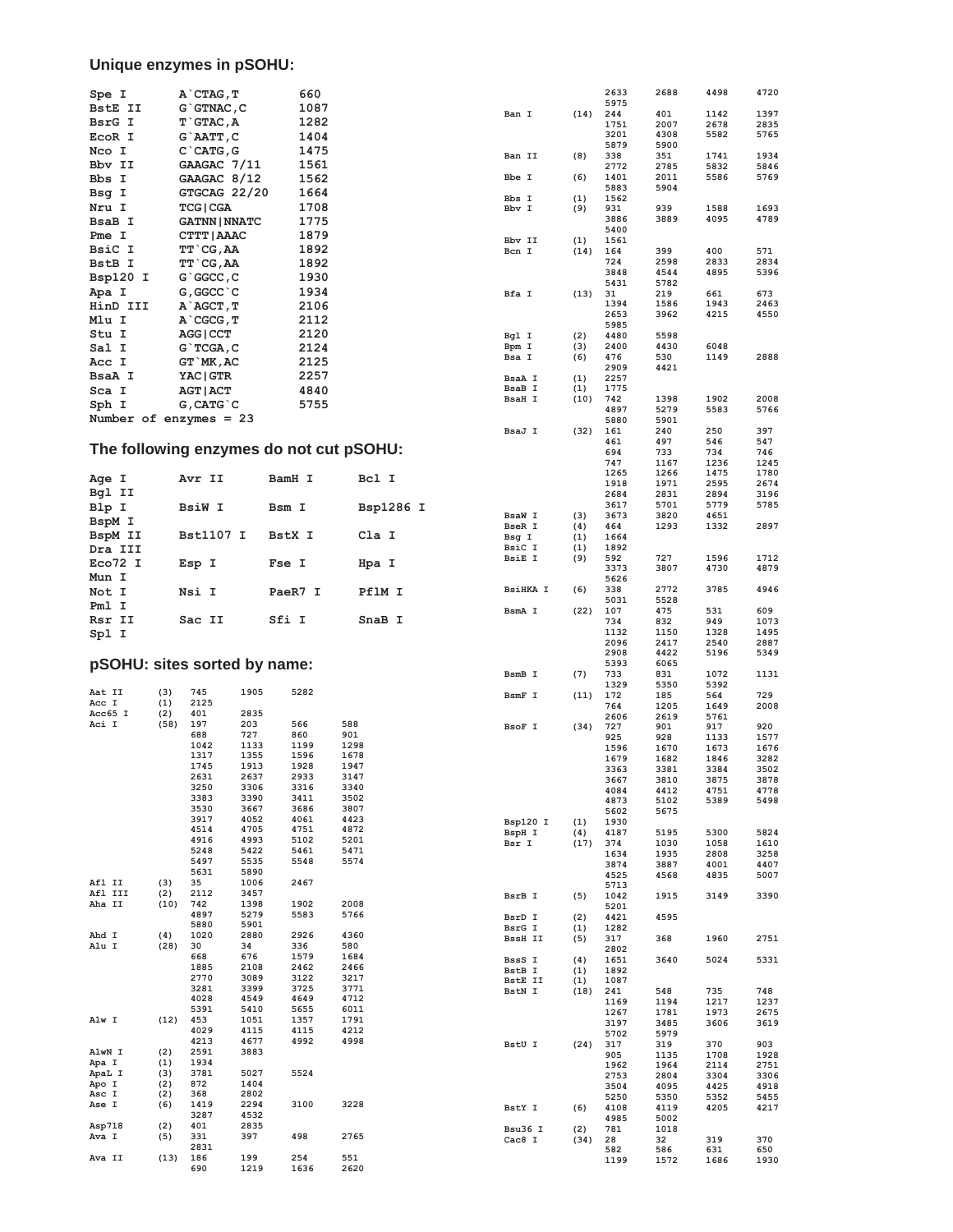|                     |            | 1962         | 1966         | 2460         | 2464         |                |            | 4897         | 5279         | 5583         | 5766         |
|---------------------|------------|--------------|--------------|--------------|--------------|----------------|------------|--------------|--------------|--------------|--------------|
|                     |            | 2753         | 2804         | 3250         | 3279         |                |            | 5880         | 5901         |              |              |
|                     |            | 3388         | 3474         | 3511         | 4081         | HinP I         | (40)       | 317          | 319          | 368          | 370          |
|                     |            | 4472<br>5657 | 5485<br>5753 | 5633<br>5794 | 5653<br>5842 |                |            | 646<br>1574  | 903<br>1960  | 922<br>1962  | 1398<br>1968 |
|                     |            | 5884         | 5914         |              |              |                |            | 2008         | 2751         | 2753         | 2802         |
| Cfr10 I             | (4)        | 629          | 4440         | 5903         | 5912         |                |            | 2804         | 3079         | 3239         | 3304         |
| Csp6 I              | (8)        | 402          | 658          | 1283         | 2265         |                |            | 3332         | 3365         | 3645         | 3712         |
|                     |            | 2836         | 4839         | 5515         | 6026         |                |            | 3812         | 3986         | 4095         | 4488         |
| Dde I               | (19)       | 75           | 167          | 208          | 476          |                |            | 4581         | 4918         | 5250         | 5350         |
|                     |            | 781          | 1018         | 1290         | 1872         |                |            | 5453         | 5583         | 5604         | 5737         |
|                     |            | 2507         | 2601         | 2642         | 2911         |                |            | 5766         | 5820         | 5880         | 5901         |
|                     |            | 2982         | 3742         | 4151         | 4317         | Hpa II         | (24)       | 163          | 398          | 569          | 630          |
|                     |            | 4857         | 5283         | 5518         |              |                |            | 723          | 1401         | 2597         | 2832         |
| Dpn I               | (24)       | 94<br>1363   | 459<br>1711  | 1046<br>1772 | 1178<br>1786 |                |            | 3175<br>4037 | 3674<br>4441 | 3821<br>4475 | 3847<br>4542 |
|                     |            | 2527         | 4035         | 4110         | 4121         |                |            | 4652         | 4894         | 5395         | 5429         |
|                     |            | 4129         | 4207         | 4219         | 4324         |                |            | 5781         | 5904         | 5913         | 5928         |
|                     |            | 4665         | 4683         | 4729         | 4987         | Hph I          | (14)       | 1157         | 1183         | 1472         | 2042         |
|                     |            | 5004         | 5040         | 5625         | 5849         |                |            | 4204         | 4431         | 4845         | 5053         |
| DpnII               | (24)       | 92           | 457          | 1044         | 1176         |                |            | 5086         | 5370         | 5379         | 5872         |
|                     |            | 1361         | 1709         | 1770         | 1784         |                |            | 5917         | 5998         |              |              |
|                     |            | 2525         | 4033         | 4108         | 4119         | Kas I          | (6)        | 1397         | 2007         | 5582         | 5765         |
|                     |            | 4127         | 4205         | 4217         | 4322         |                |            | 5879         | 5900         |              |              |
|                     |            | 4663         | 4681         | 4727         | 4985         | Kpn I          | (2)        | 405          | 2839         |              |              |
|                     |            | 5002<br>1879 | 5038<br>2202 | 5623         | 5847         | Mae I          | (13)       | 31<br>1394   | 219          | 661          | 673<br>2463  |
| Dra I               | (6)        | 4245         | 4937         | 2215         | 4226         |                |            | 2653         | 1586<br>3962 | 1943<br>4215 | 4550         |
| Drd I               | (3)        | 1564         | 3565         | 5444         |              |                |            | 5985         |              |              |              |
| Dsa I               | (3)        | 694          | 1475         | 5785         |              | Mae II         | (12)       | 742          | 1081         | 1122         | 1902         |
| Eae I               | (10)       | 582          | 724          | 1109         | 1130         |                |            | 2058         | 2251         | 2256         | 4170         |
|                     |            | 1478         | 1593         | 3296         | 4748         |                |            | 4586         | 4959         | 5279         | 5721         |
|                     |            | 5782         | 5914         |              |              | Mae III        | (21)       | 39           | 994          | 1022         | 1087         |
| Eag I               | (2)        | 724          | 1593         |              |              |                |            | 1231         | 1938         | 2173         | 2252         |
| Ear I               | (7)        | 1070         | 1311         | 2371         | 3079         |                |            | 2471         | 2949         | 3823         | 3886         |
|                     |            | 3341         | 5155         | 5643         |              |                |            | 4002         | 4285         | 4616         | 4674         |
| Eco47 III           | (2)        | 923          | 5821         |              |              |                |            | 4827         | 5015         | 5403         | 5694         |
| Eco57 I             | (4)        | 1573         | 4014         | 5028         | 6032         |                |            | 5714         |              |              |              |
| ECON I<br>Eco0109 I | (2)<br>(7) | 784<br>254   | 1392<br>1219 | 1636         | 2361         | Mbo I          | (24)       | 92<br>1361   | 457<br>1709  | 1044<br>1770 | 1176<br>1784 |
|                     |            | 2688         | 5336         | 5790         |              |                |            | 2525         | 4033         | 4108         | 4119         |
| EcoR I              | (1)        | 1404         |              |              |              |                |            | 4127         | 4205         | 4217         | 4322         |
| EcoR II             | (18)       | 239          | 546          | 733          | 746          |                |            | 4663         | 4681         | 4727         | 4985         |
|                     |            | 1167         | 1192         | 1215         | 1235         |                |            | 5002         | 5038         | 5623         | 5847         |
|                     |            | 1265         | 1779         | 1971         | 2673         | Mbo II         | (16)       | 1086         | 1299         | 1509         | 1566         |
|                     |            | 3195         | 3483         | 3604         | 3617         |                |            | 1594         | 1991         | 2359         | 3095         |
|                     |            | 5700         | 5977         |              |              |                |            | 3329         | 4128         | 4201         | 4956         |
| EcoR V              | (3)        | 140          | 2573         | 5968         |              |                |            | 5034         | 5143         | 5631         | 5843         |
| Ehe I               | (6)        | 1399         | 2009         | 5584         | 5767         | Mlu I          | (1)        | 2112         |              |              |              |
|                     |            | 5881         | 5902         |              |              | Mme I          | (6)        | 829          | 1106         | 2896         | 2948         |
| Fnu4H I             | (34)       | 727          | 901          | 917          | 920          |                |            | 3681         | 3865         |              |              |
|                     |            | 925<br>1596  | 928<br>1670  | 1133<br>1673 | 1577<br>1676 | Mnl I          | (49)       | 167<br>432   | 216<br>460   | 368<br>484   | 387<br>506   |
|                     |            | 1679         | 1682         | 1846         | 3282         |                |            | 510          | 566          | 776          | 872          |
|                     |            | 3363         | 3381         | 3384         | 3502         |                |            | 1168         | 1271         | 1304         | 1310         |
|                     |            | 3667         | 3810         | 3875         | 3878         |                |            | 1313         | 1319         | 1349         | 1352         |
|                     |            | 4084         | 4412         | 4751         | 4778         |                |            | 1367         | 1374         | 1390         | 1457         |
|                     |            | 4873         | 5102         | 5389         | 5498         |                |            | 1518         | 1859         | 1860         | 1985         |
|                     |            | 5602         | 5675         |              |              |                |            | 2373         | 2650         | 2802         | 2821         |
| Fok I               | (11)       | 423          | 1140         | 1300         | 1528         |                |            | 2866         | 2893         | 2917         | 2977         |
|                     |            | 1763         | 2856         | 4326         | 4507         |                |            | 3306         | 3355         | 3565         | 3648         |
|                     |            | 4794         | 5437         | 5681         |              |                |            | 3899         | 4299         | 4380         | 4526         |
| Fsp I<br>Gdi II     | (2)<br>(9) | 4582<br>723  | 5605<br>725  | 1129         | 1592         |                |            | 4732<br>5929 | 5327         | 5385         | 5645         |
|                     |            | 1594         | 3297         | 4747         | 5783         | Msc I          | (3)        | 584          | 1111         | 1480         |              |
|                     |            | 5915         |              |              |              | Mse I          | (29)       | 36           | 1007         | 1119         | 1149         |
| Gsu I               | (3)        | 2401         | 4431         | 6049         |              |                |            | 1173         | 1419         | 1878         | 1887         |
| Hae I               | (7)        | 584          | 1111         | 1480         | 2120         |                |            | 2201         | 2214         | 2294         | 2385         |
|                     |            | 3472         | 3483         | 3945         |              |                |            | 2468         | 3002         | 3100         | 3228         |
| Hae II              | (10)       | 925          | 1401         | 2011         | 3335         |                |            | 3287         | 4173         | 4225         | 4230         |
|                     |            | 3715         | 5586         | 5769         | 5823         |                |            | 4244         | 4297         | 4532         | 4571         |
|                     |            | 5883         | 5904         |              |              |                |            | 4936         | 5308         | 5489         | 5686         |
| Hae III             | (30)       | 129<br>762   | 173<br>774   | 584<br>987   | 726<br>1111  | Msl I          | (3)        | 5956<br>2057 | 4612         | 4771         |              |
|                     |            | 1132         | 1197         | 1480         | 1595         | Msp I          | (24)       | 163          | 398          | 569          | 630          |
|                     |            | 1932         | 2120         | 2362         | 2562         |                |            | 723          | 1401         | 2597         | 2832         |
|                     |            | 2607         | 3298         | 3472         | 3483         |                |            | 3175         | 3674         | 3821         | 3847         |
|                     |            | 3501         | 3945         | 4403         | 4483         |                |            | 4037         | 4441         | 4475         | 4542         |
|                     |            | 4750         | 5337         | 5635         | 5784         |                |            | 4652         | 4894         | 5395         | 5429         |
|                     |            | 5792         | 5916         |              |              |                |            | 5781         | 5904         | 5913         | 5928         |
| Hqa I               | (10)       | 381          | 642          | 895          | 1555         | MspA1 I        | (10)       | 588          | 1684         | 2933         | 3281         |
|                     |            | 2815         | 3567         | 4155         | 4887         |                |            | 3809         | 4054         | 4995         | 5461         |
|                     |            | 5445         | 5914         |              | 4946         |                |            | 5655         | 6011         |              |              |
| HgiA I              | (6)        | 338<br>5031  | 2772<br>5528 | 3785         |              | Nae I<br>Nar I | (2)<br>(6) | 631<br>1398  | 5914<br>2008 | 5583         | 5766         |
| HgiE II             | (2)        | 4046         | 5526         |              |              |                |            | 5880         | 5901         |              |              |
| Hha I               | (40)       | 319          | 321          | 370          | 372          | Nci I          | (14)       | 163          | 398          | 399          | 570          |
|                     |            | 648          | 905          | 924          | 1400         |                |            | 723          | 2597         | 2832         | 2833         |
|                     |            | 1576         | 1962         | 1964         | 1970         |                |            | 3847         | 4543         | 4894         | 5395         |
|                     |            | 2010         | 2753         | 2755         | 2804         |                |            | 5430         | 5781         |              |              |
|                     |            | 2806         | 3081         | 3241         | 3306         | Nco I          | (1)        | 1475         |              |              |              |
|                     |            | 3334         | 3367         | 3647         | 3714         | Nde I          | (2)        | 2186         | 5531         |              |              |
|                     |            | 3814         | 3988         | 4097         | 4490         | NgoM I         | (2)        | 629          | 5912         |              |              |
|                     |            | 4583         | 4920         | 5252         | 5352         | Nhe I          | (2)        | 30           | 2462         |              |              |
|                     |            | 5455<br>5768 | 5585<br>5822 | 5606<br>5882 | 5739<br>5903 | Nla III        | (19)       | 62<br>2353   | 1205<br>2494 | 1479<br>2948 | 2028<br>3115 |
| HinC II             | (2)        | 1413         | 2126         |              |              |                |            | 3461         | 4191         | 4682         | 4692         |
| Hind II             | (2)        | 1413         | 2126         |              |              |                |            | 4770         | 4806         | 5199         | 5304         |
| HinD III            | (1)        | 2106         |              |              |              |                |            | 5388         | 5755         | 5828         |              |
| Hinf I              | (18)       | 442          | 450          | 791          | 802          | Nla IV         | (33)       | 188          | 201          | 246          | 403          |
|                     |            | 1501         | 1833         | 1923         | 2081         |                |            | 521          | 552          | 692          | 761          |
|                     |            | 2346         | 2992         | 3014         | 3035         |                |            | 893          | 1144         | 1221         | 1399         |
|                     |            | 3292         | 3357         | 3432         | 3838         |                |            | 1637         | 1753         | 1932         | 2009         |
|                     |            | 4355         | 5993         |              |              |                |            | 2622         | 2635         | 2680         | 2837         |
| HinI I              | (10)       | 742          | 1398         | 1902         | 2008         |                |            | 3203         | 3489         | 3528         | 4310         |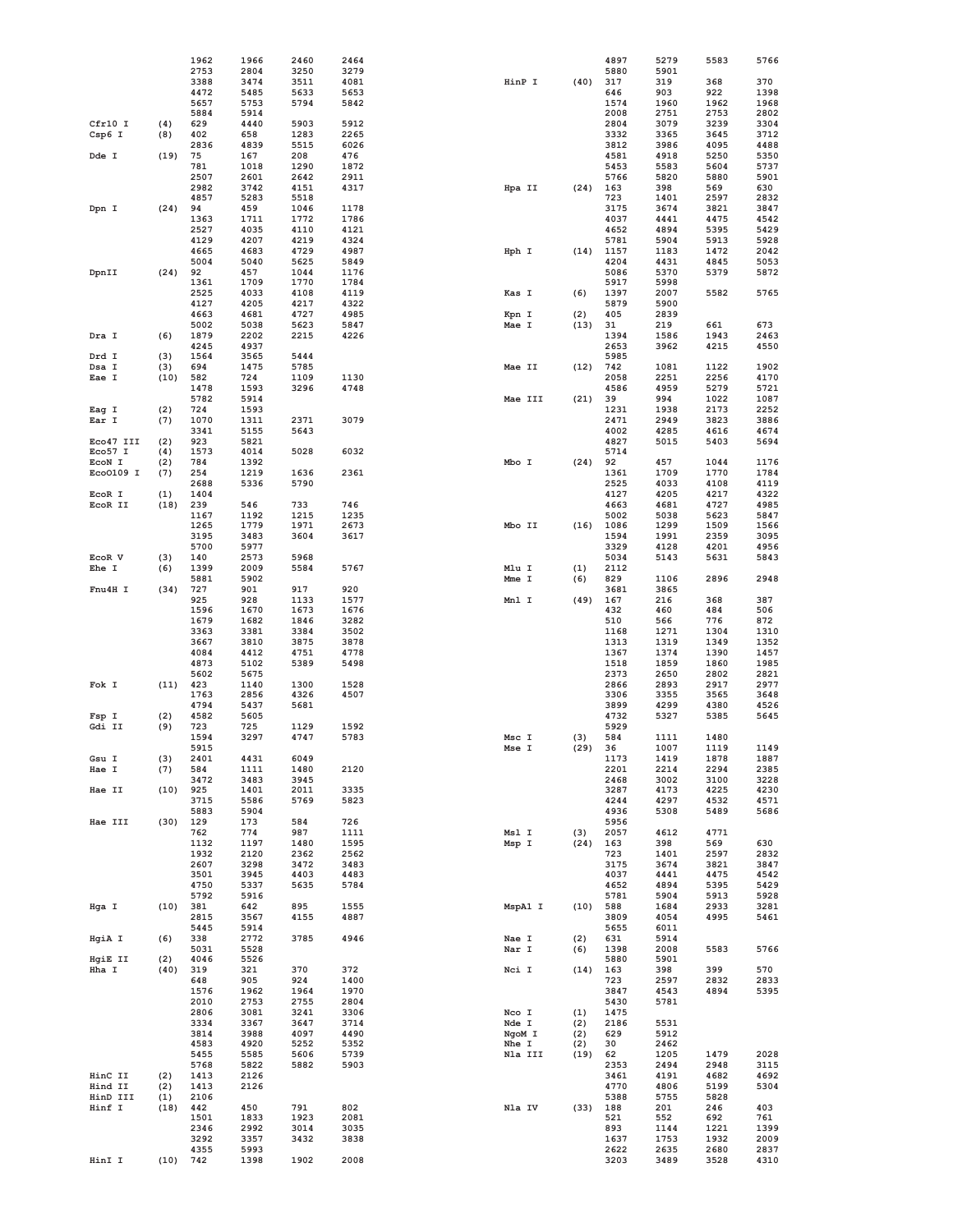|                       |                | 4404         | 4445         | 4656         | 5246         |   | Ahd I                  | <b>GACNN, N`NNGTC</b>                   | 4                                                    | Alu I                              | AG CT                               |                               |
|-----------------------|----------------|--------------|--------------|--------------|--------------|---|------------------------|-----------------------------------------|------------------------------------------------------|------------------------------------|-------------------------------------|-------------------------------|
|                       |                | 5584<br>5902 | 5767         | 5791         | 5881         |   | 28<br>Alw I            | GGATC 8/9                               | 12                                                   | AlwN I                             | CAG, NNN CTG                        | $\overline{\mathbf{2}}$       |
| Nru I                 | (1)            | 1708         |              |              |              |   | Apa I                  | G, GGCC `C                              | 1                                                    | ApaL I                             | $G$ TGCA, $C$                       | 3                             |
| Nsp7524 I             | (4)            | 2024         | 3457         | 5384         | 5751         |   | Apo I                  | R AATT, Y                               | 2                                                    | Asc I                              | GG 'CGCG, CC                        | 2                             |
| NspB II               | (10)           | 588          | 1684         | 2933         | 3281         |   | Ase I                  | AT TA, AT                               | 6                                                    | Asp718                             | $G$ $G$ $G$ $T$ $AC$ $C$            | 2                             |
|                       |                | 3809         | 4054         | 4995         | 5461         |   | Ava I                  | C'YCGR, G                               | 5                                                    | Ava II                             | $G$ $GWC$ , $C$                     |                               |
| NspH I                | (4)            | 5655<br>2028 | 6011<br>3461 | 5388         | 5755         |   | 13<br>Avr II           | $C$ $CTAG$ , $G$                        | $\overline{\phantom{a}}$                             | BamH I                             | $G$ $GATC$ , $C$                    |                               |
| Pal I                 | (30)           | 129          | 173          | 584          | 726          |   | Ban I                  | $G$ $GYRC$ , $C$                        | 14                                                   | Ban II                             | $G, RGCY$ $C$                       | 8                             |
|                       |                | 762          | 774          | 987          | 1111         |   | Bbe I                  | G, GCGC `C                              | 6                                                    | Bbs I                              | GAAGAC 8/12                         | 1                             |
|                       |                | 1132         | 1197         | 1480         | 1595         |   | Bbv I                  | GCAGC 13/17                             | 9                                                    | Bbv II                             | GAAGAC 7/11                         | 1                             |
|                       |                | 1932         | 2120         | 2362         | 2562         |   | Bcl I                  | $T$ $GATC$ , $A$                        | $\overline{\phantom{0}}$                             | Bcn I                              | $CC, S$ GG                          |                               |
|                       |                | 2607         | 3298         | 3472         | 3483         |   | 14                     |                                         |                                                      |                                    |                                     |                               |
|                       |                | 3501<br>4750 | 3945<br>5337 | 4403<br>5635 | 4483<br>5784 |   | Bfa I<br>Bgl II        | $C^T A, G$<br>A GATC, T                 | 13<br>$\overline{\phantom{a}}$                       | Bgl I<br>Blp I                     | <b>GCCN, NNN NGGC</b><br>GC TNA, GC | 2<br>$\overline{\phantom{0}}$ |
|                       |                | 5792         | 5916         |              |              |   | Bpm I                  | CTGGAG 22/20                            | 3                                                    | Bsa I                              | GGTCTC 7/11                         | 6                             |
| Ple I                 | (3)            | 799          | 3000         | 3846         |              |   | BsaA I                 | YAC   GTR                               | 1                                                    | <b>BsaB I</b>                      | <b>GATNN   NNATC</b>                | 1                             |
| Pme I                 | (1)            | 1879         |              |              |              |   | <b>BsaH I</b>          | GR'CG, YC                               | 10                                                   | BsaJ I                             | $C$ $CMNG$ , $G$                    |                               |
| PpuM I                | (4)            | 254          | 1219         | 1636         | 2688         |   | 32                     |                                         |                                                      |                                    |                                     |                               |
| Psp1406 I<br>PspA I   | (2)<br>(2)     | 4586<br>397  | 4959<br>2831 |              |              |   | <b>BsaW I</b><br>Bsg I | $W$ $CCGG, W$<br>GTGCAG 22/20           | 3<br>1                                               | <b>BseR I</b><br>BsiC I            | GAGGAG 16/14<br>TT CG, AA           | 4<br>1                        |
| Pst I                 | (3)            | 921          | 929          | 1105         |              |   | <b>BsiE I</b>          | $CG, RY$ $CG$                           | 9                                                    | <b>BsiHKA I</b>                    | $G$ , W $G$ CW $^{\circ}$ C         | 6                             |
| Pvu I                 | (3)            | 1712         | 4730         | 5626         |              |   | <b>BsiW I</b>          | $C$ $GTAC$ , $G$                        | $\overline{\phantom{a}}$                             | Bsm I                              | GAATG, C 7                          |                               |
| Pvu II                | (4)            | 1684         | 3281         | 5655         | 6011         |   | BsmA I                 | GTCTC / 9                               | 22                                                   | BsmB I                             | CGTCTC 7/11                         | 7                             |
| Rsa I                 | (8)            | 403          | 659          | 1284         | 2266         |   | BsmF I                 | GGGAC 15/19                             | 11                                                   | BsoF I                             | $GC$ $N$ , $GC$                     |                               |
|                       | (2)            | 2837<br>338  | 4840<br>2772 | 5516         | 6027         |   | 34<br>Bsp120 I         | G`GGCC, C                               | 1                                                    |                                    | G, DGCH`C                           |                               |
| Sac I<br>Sal I        | (1)            | 2124         |              |              |              |   | BspH I                 | $T$ $CHTG$ , $A$                        | 4                                                    | Bsp1286 I<br>BspM I                | ACCTGC 10/14                        |                               |
| Sap I                 | (2)            | 3079         | 3341         |              |              |   | BspM II                | $T$ $CCGG, A$                           | $\overline{\phantom{a}}$                             | Bsr I                              | ACT, GG                             |                               |
| Sau3A I               | (24)           | 92           | 457          | 1044         | 1176         |   | 17                     |                                         |                                                      |                                    |                                     |                               |
|                       |                | 1361         | 1709         | 1770         | 1784         |   | BsrB I                 | GAG   CGG                               | 5                                                    | BsrD I                             | GCAATG, 8                           | $\overline{\mathbf{c}}$       |
|                       |                | 2525         | 4033         | 4108         | 4119         |   | BsrG I                 | T GTAC, A                               | 1                                                    | <b>BssH II</b>                     | $G$ $C$ $C$ $C$                     | 5                             |
|                       |                | 4127<br>4663 | 4205<br>4681 | 4217<br>4727 | 4322<br>4985 |   | BssS I<br>BstB I       | $C$ TCGT, G<br>TT CG, AA                | 4<br>1                                               | <b>Bst1107 I</b><br><b>BstE II</b> | <b>GTA   TAC</b><br>G`GTNAC, C      | 1                             |
|                       |                | 5002         | 5038         | 5623         | 5847         |   | BstN I                 | CC'W,GG                                 | 18                                                   | BstU I                             | CG   CG                             |                               |
| Sau96 I               | (29)           | 127          | 171          | 186          | 199          |   | 24                     |                                         |                                                      |                                    |                                     |                               |
|                       |                | 254          | 551          | 690          | 760          |   | BstX I                 | <b>CCAN, NNNN NTGG</b>                  | $\overline{\phantom{a}}$                             | BstY I                             | R GATC, Y                           | 6                             |
|                       |                | 773          | 985          | 1196         | 1219         |   | Bsu36 I                | CC TNA, GG                              | $\overline{\mathbf{2}}$                              | Cac8 I                             | <b>GCN   NGC</b>                    |                               |
|                       |                | 1636         | 1930         | 1931         | 2361         |   | 34                     |                                         |                                                      |                                    |                                     |                               |
|                       |                | 2560<br>2688 | 2605<br>4402 | 2620<br>4481 | 2633<br>4498 |   | Cfr10 I<br>Csp6 I      | R CCGG, Y<br>G'TA,C                     | 4<br>8                                               | Cla I<br>Dde I                     | $AT$ $CG, AT$<br>$C$ TNA, $G$       |                               |
|                       |                | 4720         | 5336         | 5633         | 5790         |   | 19                     |                                         |                                                      |                                    |                                     |                               |
|                       |                | 5975         |              |              |              |   | Dpn I                  | GA   TC                                 | 24                                                   | DpnII                              | `GATC,                              |                               |
| Sca I                 | (1)            | 4840         |              |              |              |   | 24                     |                                         |                                                      |                                    |                                     |                               |
| ScrF I                | (32)           | 163          | 241          | 398          | 399          |   | Dra I                  | <b>TTT   AAA</b>                        | 6                                                    | Dra III                            | CAC, NNN `GTG                       |                               |
|                       |                | 548<br>748   | 570<br>1169  | 723<br>1194  | 735<br>1217  |   | Drd I<br>Eae I         | <b>GACNN, NN NNGTC</b><br>$Y$ $GGCC, R$ | 3<br>10                                              | Dsa I<br>Eag I                     | $C$ $CRYG$ , $G$<br>$C$ $GC$ , $G$  | 3<br>2                        |
|                       |                | 1237         | 1267         | 1781         | 1973         |   | Ear I                  | CTCTTC 7/10                             | 7                                                    | Eco47 III                          | <b>AGC   GCT</b>                    | 2                             |
|                       |                | 2597         | 2675         | 2832         | 2833         |   | Eco57 I                | CTGAAG 21/19                            | 4                                                    | Eco72 I                            | CAC   GTG                           |                               |
|                       |                | 3197         | 3485         | 3606         | 3619         |   | EcoN I                 | <b>CCTNN N, NNAGG</b>                   | $\overline{\mathbf{2}}$                              | Eco0109 I                          | RG GNC, CY                          | 7                             |
|                       |                | 3847         | 4543         | 4894         | 5395         |   | EcoR I                 | G`AATT, C                               | 1                                                    | EcoR II                            | CCWGG,                              |                               |
|                       |                | 5430         | 5702         | 5781         | 5979         |   | 18                     |                                         | 3                                                    |                                    |                                     |                               |
| Sec I                 | (32)           | 161<br>461   | 240<br>497   | 250<br>546   | 397<br>547   |   | EcoR V<br>Esp I        | <b>GAT   ATC</b><br>GC TNA, GC          | $\overline{\phantom{a}}$                             | Ehe I<br>Fnu4H I                   | GGC   GCC<br>GC'N, GC               | 6                             |
|                       |                | 694          | 733          | 734          | 746          |   | 34                     |                                         |                                                      |                                    |                                     |                               |
|                       |                | 747          | 1167         | 1236         | 1245         |   | Fok I                  | $GGATG$ 14/18                           | 11                                                   | Fse I                              | GG, CCGG CC                         |                               |
|                       |                | 1265         | 1266         | 1475         | 1780         |   | Fsp I                  | TGC   GCA                               | 2                                                    | Gdi II                             | YGGC, CG                            | 9                             |
|                       |                | 1918         | 1971         | 2595         | 2674         |   | Gsu I                  | CTGGAG 21/19                            | 3                                                    | Hae I                              | <b>WGG   CCW</b>                    | 7                             |
|                       |                | 2684<br>3617 | 2831<br>5701 | 2894<br>5779 | 3196<br>5785 |   | Hae II<br>30           | R, GCGC `Y                              | 10                                                   | Hae III                            | GG CC                               |                               |
| SfaN I                | $(20)$ 185     |              | 444          | 641          | 938          |   | Hga I                  | GACGC 9/14                              | 10                                                   | HgiA I                             | $G$ , W $G$ CW $^{\circ}$ C         | 6                             |
|                       |                | 1549         | 1606         | 1738         | 1784         |   | HgiE II                | ACCNNNNNNGGT -1/132                     |                                                      | Hha I                              | $G, CG$ $C$                         |                               |
|                       |                | 2619         | 2877         | 3553         | 4615         |   | 40                     |                                         |                                                      |                                    |                                     |                               |
|                       |                | 4808         | 5055         | 5416         | 5508         |   | HinC II                | <b>GTY   RAC</b>                        | $\overline{\mathbf{2}}$                              | Hind II                            | <b>GTY   RAC</b>                    | $\overline{\mathbf{2}}$       |
| Sfc I                 |                | 5546         | 5584         | 5900         | 5912         |   | HinD III               | A AGCT, T                               | 1                                                    | Hinf I                             | G`ANT, C                            |                               |
|                       | (10)           | 15<br>1560   | 917<br>2447  | 925<br>3732  | 1101<br>3923 |   | 18<br>HinI I           | GR'CG, YC                               | 10                                                   | HinP I                             | $G$ $CG$ , $C$                      |                               |
|                       |                | 4601         | 6019         |              |              |   | 40                     |                                         |                                                      |                                    |                                     |                               |
| Sma I                 | (2)            | 399          | 2833         |              |              |   | Hpa I                  | <b>GTT   AAC</b>                        | $\overline{\phantom{a}}$                             | Hpa II                             | $C^{\dagger}CG, G$                  |                               |
| Spe I                 | (1)            | 660          |              |              |              |   | 24                     |                                         |                                                      |                                    |                                     |                               |
| Sph I                 | (1)            | 5755         |              |              |              |   | Hph I                  | GGTGA 12/11                             | 14                                                   | Kas I                              | G`GCGC, C                           | 6                             |
| Ssp I<br>Stu I        | (3)<br>(1)     | 2019<br>2120 | 3000         | 5164         |              |   | Kpn I<br>13            | $G$ , $G$ TAC $C$                       | 2                                                    | Mae I                              | $C^T A, G$                          |                               |
| Sty I                 | (7)            | 250          | 461          | 1245         | 1475         |   | Mae II                 | $A^C$ <sub>T</sub>                      | 12                                                   | Mae III                            | `GTNAC,                             |                               |
|                       |                | 1918         | 2684         | 2894         |              |   | 21                     |                                         |                                                      |                                    |                                     |                               |
| Taq I                 | (11)           | 794          | 1038         | 1349         | 1360         |   | Mbo I                  | `GATC,                                  | 24                                                   | Mbo II                             | GAAGA 12/11                         |                               |
|                       |                | 1769         | 1892         | 2125         | 2159         |   | 16                     |                                         |                                                      |                                    |                                     |                               |
| Tfi I                 | (10)           | 2995<br>442  | 3557<br>802  | 5011<br>1501 | 1833         |   | Mlu I<br>Mnl I         | $A$ $CGCG$ , $T$<br>CCTC 10/10          | 1<br>49                                              | Mme I<br>Msc I                     | TCCRAC 25/23<br><b>TGG   CCA</b>    | 6<br>3                        |
|                       |                | 1923         | 2081         | 2346         | 3035         |   | Mse I                  | $T$ TA, A                               | 29                                                   | Msl I                              | <b>CAYNN   NNRTG</b>                | 3                             |
|                       |                | 3292         | 3432         |              |              |   | Msp I                  | $C^{\dagger}CG, G$                      | 24                                                   | MspA1 I                            | CMG   CKG                           |                               |
| Tsp45 I               | (8)            | 1022         | 1231         | 1938         | 2252         |   | 10                     |                                         |                                                      |                                    |                                     |                               |
|                       |                | 4616         | 4827         | 5403         | 5714         |   | Mun I                  | C`AATT, G                               | $\overline{\phantom{a}}$                             | Nae I                              | GCC   GGC                           | 2                             |
| Tth111 I<br>Tth111 II | (4)<br>(8)     | 390<br>146   | 811<br>422   | 1217<br>613  | 2824<br>632  |   | Nar I<br>14            | GG CG, CC                               | 6                                                    | Nci I                              | $CC$ `S, GG                         |                               |
|                       |                | 2579         | 4056         | 4065         | 4095         |   | Nco I                  | $C$ $CATG$ , $G$                        | 1                                                    | Nde I                              | CA`TA, TG                           | $\overline{\mathbf{2}}$       |
| Vsp I                 | (6)            | 1419         | 2294         | 3100         | 3228         |   | NgoM I                 | G`CCGG, C                               | 2                                                    | Nhe I                              | $G$ $CTAG$ , $C$                    | 2                             |
|                       |                | 3287         | 4532         |              |              |   | Nla III                | , CATG`                                 | 19                                                   | Nla IV                             | <b>GGN   NCC</b>                    |                               |
| Xba I                 | (2)            | 218          | 2652         |              |              |   | 33                     |                                         |                                                      |                                    |                                     |                               |
| Xho II                | (6)            | 4108<br>4985 | 4119<br>5002 | 4205         | 4217         |   | Not I<br>Nsi I         | GC GGCC, GC<br>A, TGCA `T               | $\overline{\phantom{a}}$<br>$\overline{\phantom{a}}$ | Nru I<br>Nsp7524 I R CATG, Y       | <b>TCG   CGA</b>                    | 1<br>4                        |
| Xma I                 | (2)            | 397          | 2831         |              |              |   | NspB II                | CMG   CKG                               | 10                                                   | NspH I                             | R, CATG Y                           | 4                             |
| Xma III               | (2)            | 724          | 1593         |              |              |   | PaeR7 I                | $C$ TCGA, G                             | $\overline{\phantom{a}}$                             | Pal I                              | GG   CC                             |                               |
| Xmn I                 | (3)            | 3063         | 3101         | 4959         |              |   | 30                     |                                         |                                                      |                                    |                                     |                               |
|                       |                |              |              |              |              |   | PflM I                 | <b>CCAN, NNN NTGG</b>                   | $\overline{\phantom{a}}$                             | Ple I                              | GAGTC 9/10                          | 3                             |
| Site usage in pSOHU:  |                |              |              |              |              |   | Pme I<br>PpuM I        | CTTT   AAAC<br>RG GWC, CY               | 1<br>4                                               | Pml I<br>Psp1406 I AA CG, TT       | CAC   GTG                           | $\mathbf 2$                   |
| Aat II                | G, ACGT `C     |              | 3            | Acc I        | GT `MK, AC   | 1 | PspA I                 | $C$ $CCGG, G$                           | 2                                                    | Pst I                              | $C$ , $TGCA$ $G$                    | 3                             |
| Acc65 I               | $G$ $G$ TAC, C |              | 2            | Aci I        | $C$ $CG, C$  |   | Pvu I                  | $CG, AT$ $CG$                           | 3                                                    | Pvu II                             | CAG   CTG                           | 4                             |
| 58                    |                |              |              |              |              |   | Rsa I                  | GT   AC                                 | 8                                                    | Rsr II                             | CG GWC, CG                          |                               |
| Afl II                | $C$ TTAA, $G$  |              | з            | Afl III      | A CRYG, T    | 2 | Sac I                  | G, AGCT `C                              | 2                                                    | Sac II                             | $CC, GC$ $GG$                       |                               |
| Age I<br>10           | A`CCGG, T      |              |              | Aha II       | GR CG, YC    |   | Sal I<br>Sau3A I       | $G$ TCGA, $C$<br>`GATC,                 | 1<br>24                                              | Sap I<br>Sau96 I                   | GCTCTTC 8/11<br>$G$ $GNC$ , $C$     | 2                             |
|                       |                |              |              |              |              |   | 29                     |                                         |                                                      |                                    |                                     |                               |
|                       |                |              |              |              |              |   |                        |                                         |                                                      |                                    |                                     |                               |